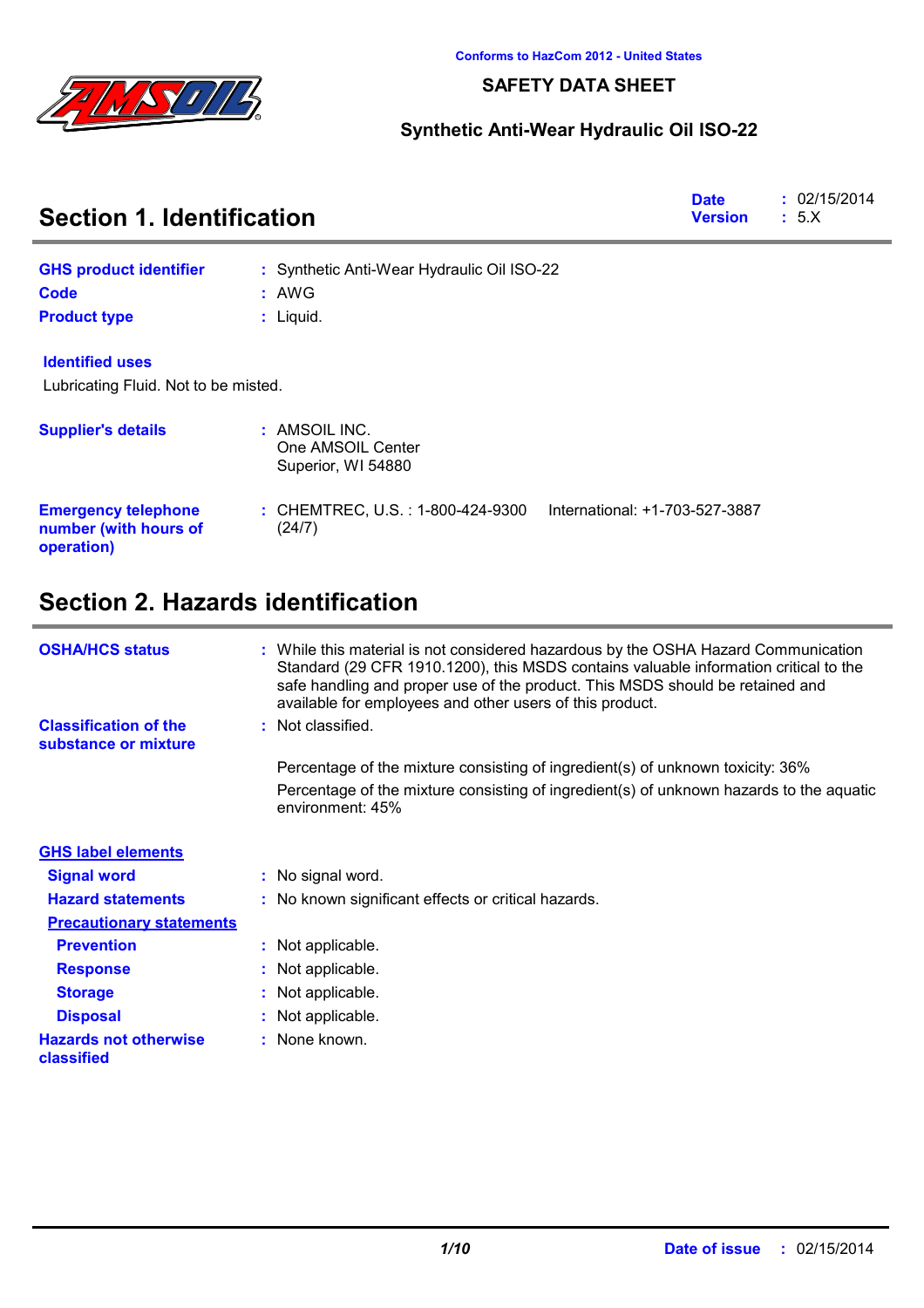# **Section 3. Composition/information on ingredients**

| Substance/mixture                       | : Mixture        |
|-----------------------------------------|------------------|
| Other means of<br><b>identification</b> | : Not available. |

| <b>CAS number/other identifiers</b>            |                   |                    |                       |
|------------------------------------------------|-------------------|--------------------|-----------------------|
| <b>CAS number</b>                              | : Not applicable. |                    |                       |
| <b>Product code</b>                            | : AWG             |                    |                       |
| <b>United States</b>                           |                   |                    |                       |
| <b>Ingredient name</b>                         |                   | $\frac{9}{6}$      | <b>CAS number</b>     |
| Dec-1-ene, dimers, hydrogenated<br>Base Oil(s) |                   | $30 - 60$<br>1 - 5 | 68649-11-6<br>Mixture |

Any concentration shown as a range is to protect confidentiality or is due to batch variation.

**There are no additional ingredients present which, within the current knowledge of the supplier and in the concentrations applicable, are classified as hazardous to health or the environment and hence require reporting in this section.**

**Occupational exposure limits, if available, are listed in Section 8.**

# **Section 4. First aid measures**

### **Description of necessary first aid measures**

| <b>Eye contact</b>  | : Immediately flush eyes with plenty of water, occasionally lifting the upper and lower<br>eyelids. Check for and remove any contact lenses. Get medical attention if irritation<br>occurs.                                                                                                                                                            |
|---------------------|--------------------------------------------------------------------------------------------------------------------------------------------------------------------------------------------------------------------------------------------------------------------------------------------------------------------------------------------------------|
| <b>Inhalation</b>   | : Remove victim to fresh air and keep at rest in a position comfortable for breathing. Get<br>medical attention if symptoms occur.                                                                                                                                                                                                                     |
| <b>Skin contact</b> | : Flush contaminated skin with plenty of water. Remove contaminated clothing and<br>shoes. Get medical attention if symptoms occur.                                                                                                                                                                                                                    |
| <b>Ingestion</b>    | : Wash out mouth with water. Remove victim to fresh air and keep at rest in a position<br>comfortable for breathing. If material has been swallowed and the exposed person is<br>conscious, give small quantities of water to drink. Do not induce vomiting unless<br>directed to do so by medical personnel. Get medical attention if symptoms occur. |

### **Most important symptoms/effects, acute and delayed**

| <b>Potential acute health effects</b> |                                                     |
|---------------------------------------|-----------------------------------------------------|
| <b>Eye contact</b>                    | : No known significant effects or critical hazards. |
| <b>Inhalation</b>                     | : No known significant effects or critical hazards. |
| <b>Skin contact</b>                   | : No known significant effects or critical hazards. |
| <b>Ingestion</b>                      | : No known significant effects or critical hazards. |
| <b>Over-exposure signs/symptoms</b>   |                                                     |
| <b>Eye contact</b>                    | : No known significant effects or critical hazards. |
| <b>Inhalation</b>                     | : No known significant effects or critical hazards. |
| <b>Skin contact</b>                   | : No known significant effects or critical hazards. |
| <b>Ingestion</b>                      | : No known significant effects or critical hazards. |

### **Indication of immediate medical attention and special treatment needed, if necessary**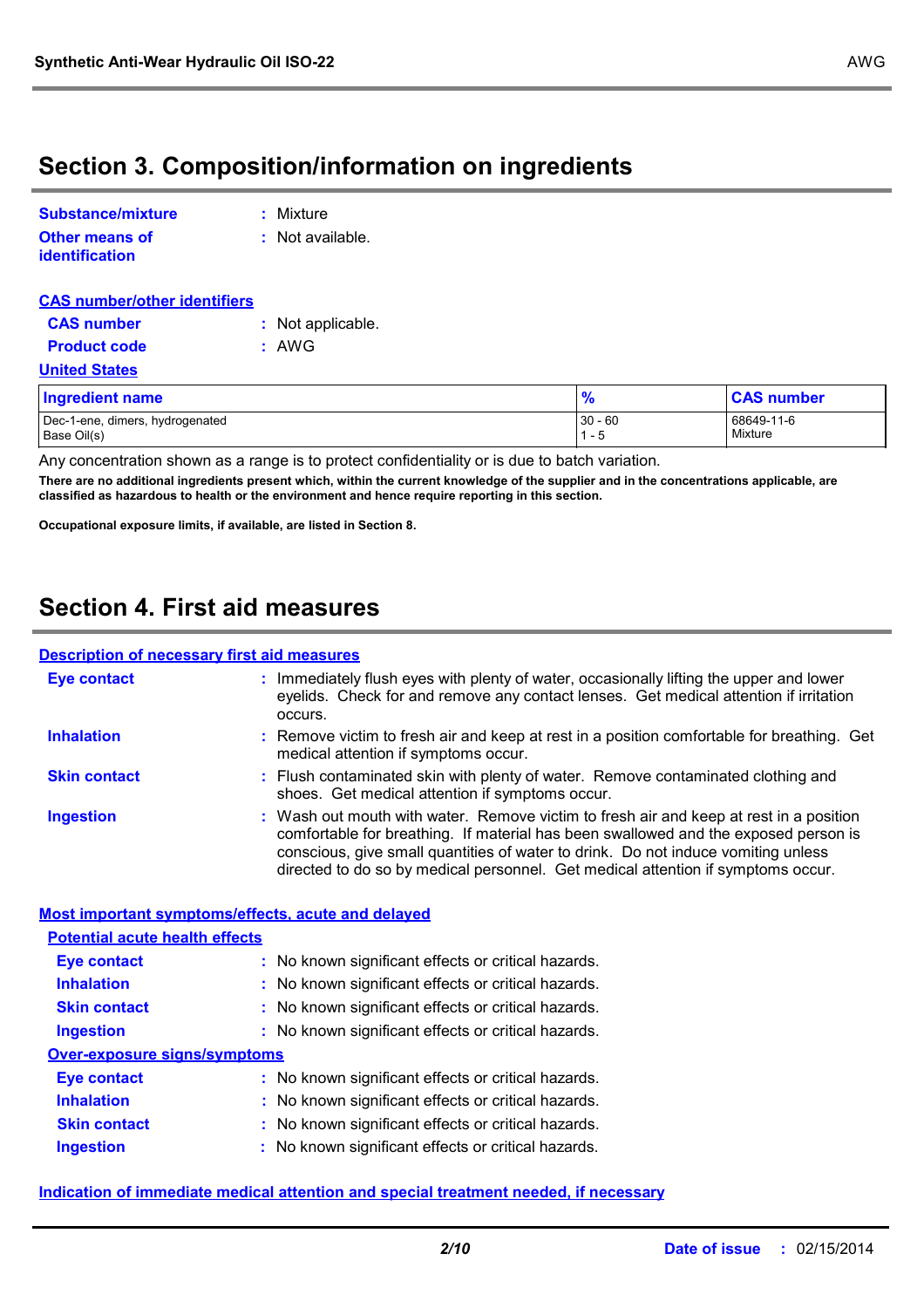| <b>Notes to physician</b>         | : Treat symptomatically.             |
|-----------------------------------|--------------------------------------|
| <b>Specific treatments</b>        | : No specific treatment.             |
| <b>Protection of first-aiders</b> | : No special protection is required. |

**See toxicological information (Section 11)**

# **Section 5. Fire-fighting measures**

| <b>Extinguishing media</b>                               |                                                                                                                                                                          |
|----------------------------------------------------------|--------------------------------------------------------------------------------------------------------------------------------------------------------------------------|
| <b>Suitable extinguishing</b><br>media                   | : Use an extinguishing agent suitable for the surrounding fire.                                                                                                          |
| <b>Unsuitable extinguishing</b><br>media                 | : None known.                                                                                                                                                            |
| <b>Specific hazards arising</b><br>from the chemical     | : No specific fire or explosion hazard.                                                                                                                                  |
| <b>Hazardous thermal</b><br>decomposition products       | Decomposition products may include the following materials:<br>carbon dioxide<br>carbon monoxide                                                                         |
| <b>Special protective actions</b><br>for fire-fighters   | : No special protection is required.                                                                                                                                     |
| <b>Special protective</b><br>equipment for fire-fighters | : Fire-fighters should wear appropriate protective equipment and self-contained breathing<br>apparatus (SCBA) with a full face-piece operated in positive pressure mode. |

# **Section 6. Accidental release measures**

|                                                              |    | <b>Personal precautions, protective equipment and emergency procedures</b>                                                                                                                                                                                                                                                                                                                                                                                                                                                            |
|--------------------------------------------------------------|----|---------------------------------------------------------------------------------------------------------------------------------------------------------------------------------------------------------------------------------------------------------------------------------------------------------------------------------------------------------------------------------------------------------------------------------------------------------------------------------------------------------------------------------------|
| For non-emergency<br>personnel                               |    | : Put on appropriate personal protective equipment.                                                                                                                                                                                                                                                                                                                                                                                                                                                                                   |
| For emergency responders                                     | Æ. | If specialised clothing is required to deal with the spillage, take note of any information<br>in Section 8 on suitable and unsuitable materials. See also the information in "For non-<br>emergency personnel".                                                                                                                                                                                                                                                                                                                      |
| <b>Environmental precautions</b>                             |    | : Avoid dispersal of spilled material and runoff and contact with soil, waterways, drains<br>and sewers. Inform the relevant authorities if the product has caused environmental<br>pollution (sewers, waterways, soil or air).                                                                                                                                                                                                                                                                                                       |
| <b>Methods and materials for containment and cleaning up</b> |    |                                                                                                                                                                                                                                                                                                                                                                                                                                                                                                                                       |
| <b>Spill</b>                                                 |    | : Stop leak if without risk. Move containers from spill area. Prevent entry into sewers,<br>water courses, basements or confined areas. Wash spillages into an effluent treatment<br>plant or proceed as follows. Contain and collect spillage with non-combustible,<br>absorbent material e.g. sand, earth, vermiculite or diatomaceous earth and place in<br>container for disposal according to local regulations (see Section 13). Dispose via a<br>licensed waste disposal contractor. Note: see Section 1 for emergency contact |

information and Section 13 for waste disposal.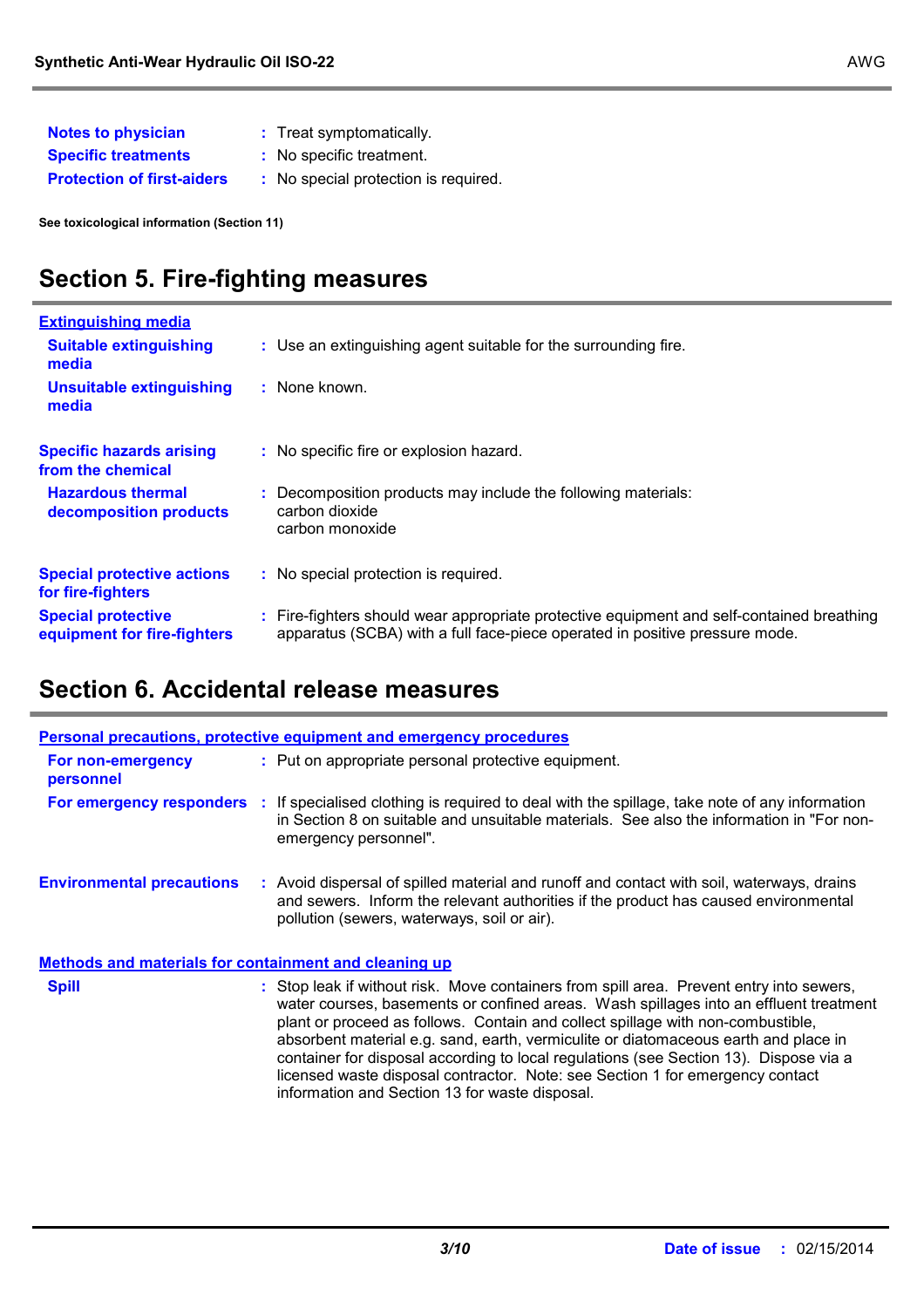# **Section 7. Handling and storage**

| <b>Precautions for safe handling</b>                                             |    |                                                                                                                                                                                                                                                                                                                                                                                                                                                                                                             |
|----------------------------------------------------------------------------------|----|-------------------------------------------------------------------------------------------------------------------------------------------------------------------------------------------------------------------------------------------------------------------------------------------------------------------------------------------------------------------------------------------------------------------------------------------------------------------------------------------------------------|
| <b>Protective measures</b>                                                       |    | : Avoid contact with used product. Do not reuse container. Put on appropriate personal<br>protective equipment (see Section 8).                                                                                                                                                                                                                                                                                                                                                                             |
| <b>Advice on general</b><br>occupational hygiene                                 |    | Eating, drinking and smoking should be prohibited in areas where this material is<br>handled, stored and processed. Workers should wash hands and face before eating,<br>drinking and smoking. See also Section 8 for additional information on hygiene<br>measures.                                                                                                                                                                                                                                        |
| <b>Conditions for safe storage,</b><br>including any<br><b>incompatibilities</b> | И. | Store in accordance with local regulations. Store in original container protected from<br>direct sunlight in a dry, cool and well-ventilated area, away from incompatible materials<br>(see Section 10) and food and drink. Keep container tightly closed and sealed until<br>ready for use. Containers that have been opened must be carefully resealed and kept<br>upright to prevent leakage. Do not store in unlabeled containers. Use appropriate<br>containment to avoid environmental contamination. |

# **Section 8. Exposure controls/personal protection**

#### **Control parameters**

#### **Occupational exposure limits**

**Under conditions which may generate mists, the following exposure limits are recommended: ACGIH TLV TWA: 5 mg/m³ ; STEL: 10 mg/m³.**

| <b>Appropriate engineering</b><br><b>controls</b> | : Good general ventilation should be sufficient to control worker exposure to airborne<br>contaminants.                                                                                                                                                                                                                       |
|---------------------------------------------------|-------------------------------------------------------------------------------------------------------------------------------------------------------------------------------------------------------------------------------------------------------------------------------------------------------------------------------|
| <b>Environmental exposure</b><br>controls         | : Emissions from ventilation or work process equipment should be checked to ensure<br>they comply with the requirements of environmental protection legislation.                                                                                                                                                              |
| <b>Individual protection measures</b>             |                                                                                                                                                                                                                                                                                                                               |
| <b>Hygiene measures</b>                           | Wash hands, forearms and face thoroughly after handling chemical products, before<br>eating, smoking and using the lavatory and at the end of the working period. Ensure<br>that eyewash stations and safety showers are close to the workstation location.                                                                   |
| <b>Eye/face protection</b>                        | : Safety eyewear complying with an approved standard should be used when a risk<br>assessment indicates this is necessary to avoid exposure to liquid splashes, mists,<br>gases or dusts.                                                                                                                                     |
| <b>Skin protection</b>                            |                                                                                                                                                                                                                                                                                                                               |
| <b>Hand protection</b>                            | : Chemical-resistant, impervious gloves complying with an approved standard should be<br>worn at all times when handling chemical products if a risk assessment indicates this is<br>necessary.                                                                                                                               |
| <b>Body protection</b>                            | Personal protective equipment for the body should be selected based on the task being<br>performed and the risks involved and should be approved by a specialist before<br>handling this product.                                                                                                                             |
| <b>Other skin protection</b>                      | : Appropriate footwear and any additional skin protection measures should be selected<br>based on the task being performed and the risks involved and should be approved by a<br>specialist before handling this product.                                                                                                     |
| <b>Respiratory protection</b>                     | Use a properly fitted, air-purifying or supplied air respirator complying with an approved<br>standard if a risk assessment indicates this is necessary. Respirator selection must be<br>based on known or anticipated exposure levels, the hazards of the product and the safe<br>working limits of the selected respirator. |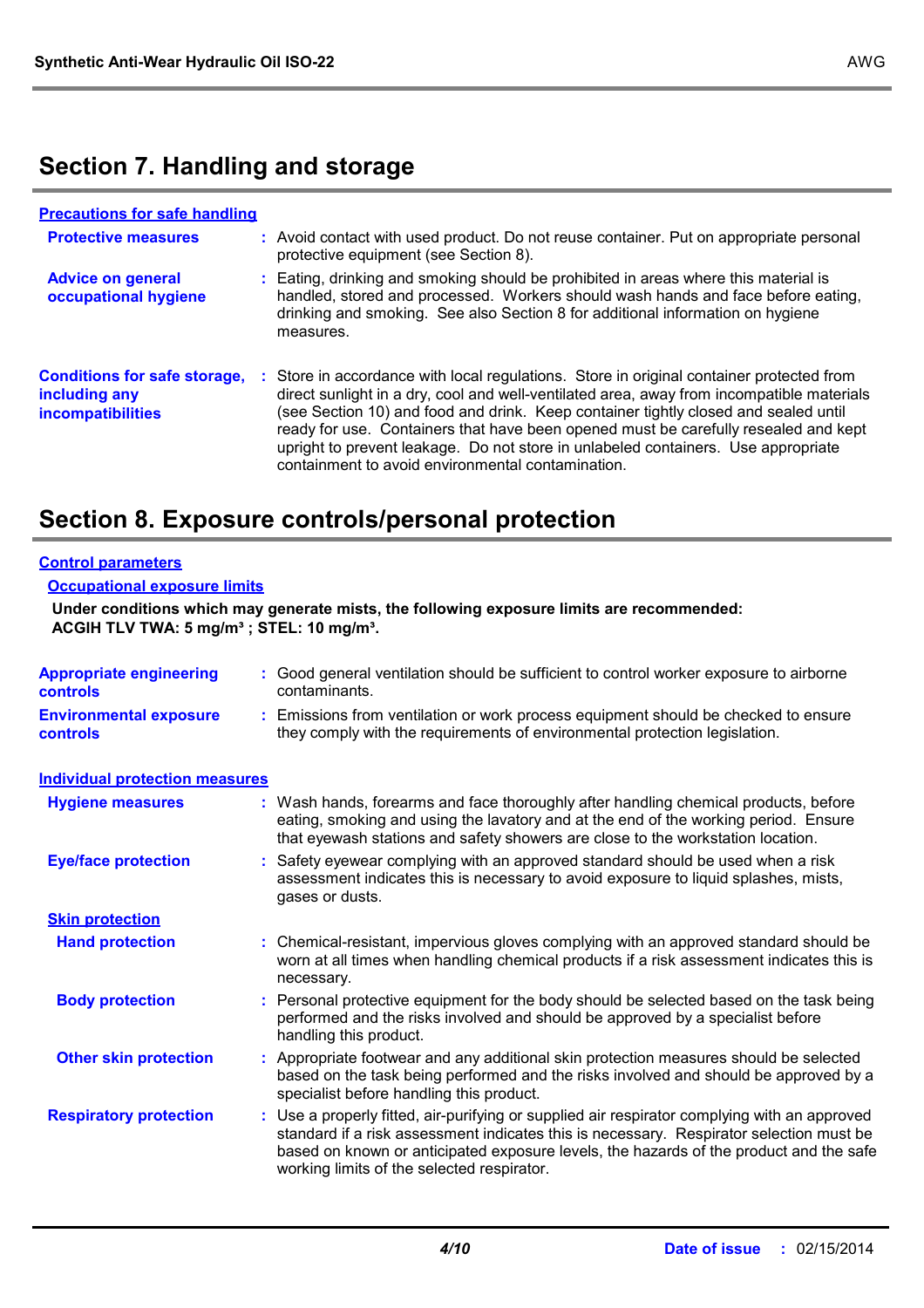| <b>Appearance</b>                                 |                                                                                                                        |
|---------------------------------------------------|------------------------------------------------------------------------------------------------------------------------|
| <b>Physical state</b>                             | : Liquid.                                                                                                              |
| <b>Color</b>                                      | : Straw. [Light]                                                                                                       |
| Odor                                              | Mild hydrocarbon.                                                                                                      |
| <b>Odor threshold</b>                             | $\cdot$ Not available.                                                                                                 |
| pH                                                | Not available.                                                                                                         |
| <b>Melting point</b>                              | <-60°C (<-76°F)                                                                                                        |
| <b>Boiling point</b>                              | $:$ Not available.                                                                                                     |
| <b>Flash point</b>                                | Open cup: 174°C (345.2°F) [Cleveland.]                                                                                 |
| <b>Evaporation rate</b>                           | $:$ Not available.                                                                                                     |
| <b>Flammability (solid, gas)</b>                  | : Not available.                                                                                                       |
| Lower and upper explosive<br>(flammable) limits   | : Not available.                                                                                                       |
| <b>Vapor pressure</b>                             | Not available.                                                                                                         |
| <b>Vapor density</b>                              | : Not available.                                                                                                       |
| <b>Relative density</b>                           | : 0.8363                                                                                                               |
| <b>Solubility</b>                                 | Not available.                                                                                                         |
| <b>Partition coefficient: n-</b><br>octanol/water | : Not available.                                                                                                       |
| <b>Auto-ignition temperature</b>                  | : Not available.                                                                                                       |
| <b>Decomposition temperature</b>                  | : Not available.                                                                                                       |
| <b>Viscosity</b>                                  | Kinematic: 0.059 cm <sup>2</sup> /s (5.9 cSt) (100°C (212°F))<br>Kinematic: 0.207 cm <sup>2</sup> /s (20.7 cSt) (40°C) |

# **Section 10. Stability and reactivity**

| <b>Reactivity</b>                            | : No specific test data related to reactivity available for this product or its ingredients. |
|----------------------------------------------|----------------------------------------------------------------------------------------------|
| <b>Chemical stability</b>                    | : The product is stable.                                                                     |
| <b>Possibility of hazardous</b><br>reactions | : Under normal conditions of storage and use, hazardous reactions will not occur.            |
| <b>Conditions to avoid</b>                   | : No specific data.                                                                          |
| <b>Incompatible materials</b>                | Reactive or incompatible with the following materials: oxidizing materials.                  |
| <b>Hazardous decomposition</b>               | : Under normal conditions of storage and use, hazardous decomposition products should        |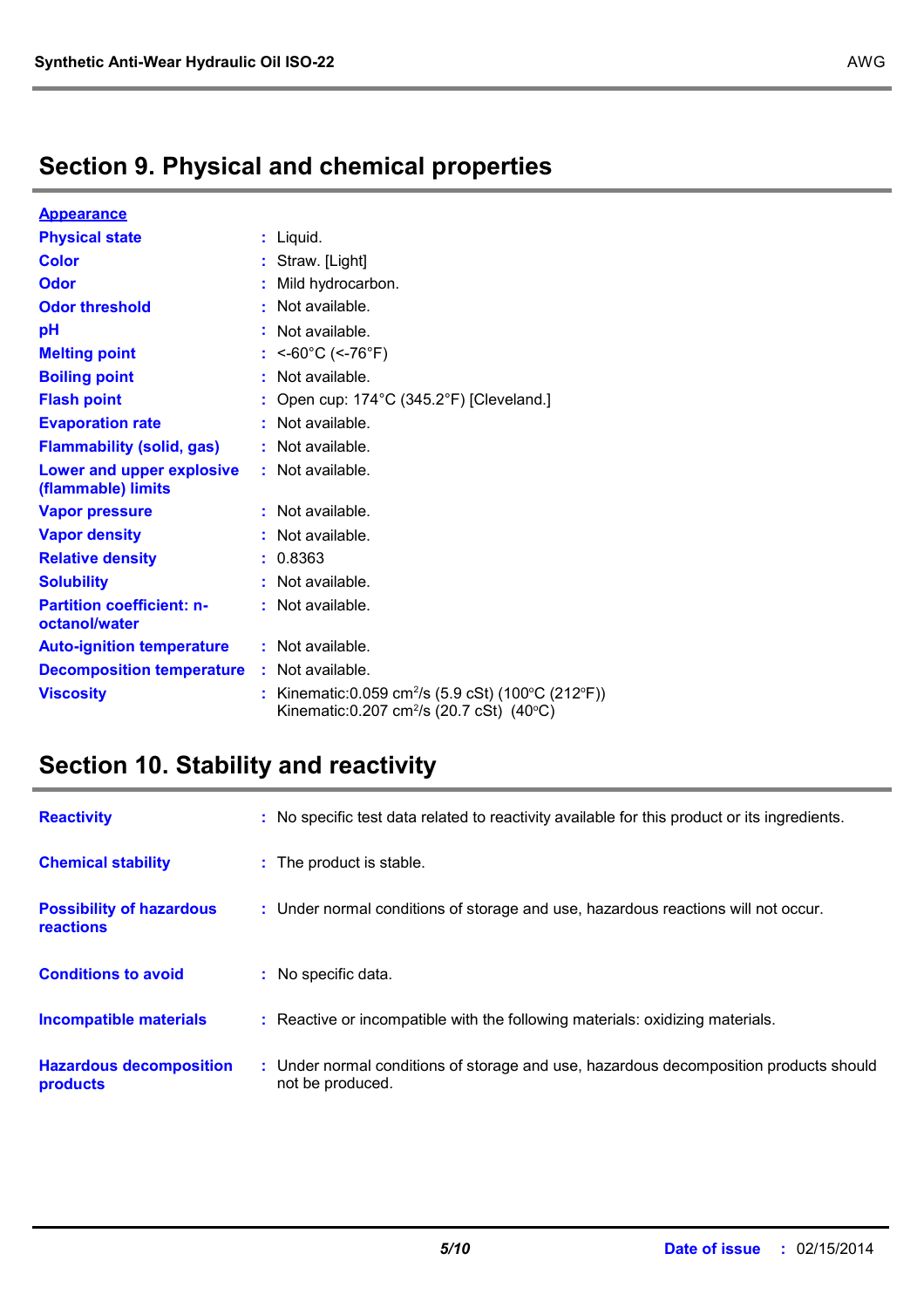# **Section 11. Toxicological information**

### **Information on toxicological effects**

### **Acute toxicity**

There is no data available.

#### **Irritation/Corrosion**

| <b>Product/ingredient name</b> | <b>Result</b>                                    | <b>Species</b>  | <b>Score</b> | <b>Exposure</b>              | <b>Observation</b>       |
|--------------------------------|--------------------------------------------------|-----------------|--------------|------------------------------|--------------------------|
| Paraffin oils                  | Eyes - Mild irritant                             | Rabbit          |              | 1 hours 100                  |                          |
|                                | Eyes - Moderate irritant                         | Rabbit          |              | mg<br>500 mg                 |                          |
|                                | Skin - Mild irritant                             | Guinea pig      |              | <b>24 hours 100</b><br>ma    | $\overline{\phantom{a}}$ |
|                                | Skin - Mild irritant                             | Rabbit          |              | <b>24 hours 100</b><br>mq    | $\overline{\phantom{a}}$ |
| Stoddard solvent               | Eyes - Moderate irritant<br>Eyes - Mild irritant | Rabbit<br>Human |              | 24 hours 500 mg<br>$100$ ppm | $\overline{\phantom{a}}$ |

### **Sensitization**

There is no data available.

### **Carcinogenicity**

### **Classification**

| <b>Product/ingredient name</b>     | <b>OSHA IARC NTP</b> | <b>ACGIH EPA</b> | <b>NIOSH</b> |  |
|------------------------------------|----------------------|------------------|--------------|--|
| Distillates, hydrotreated<br>light |                      | A <sub>3</sub>   |              |  |
| Paraffin oils                      |                      | . A4             |              |  |

#### **Specific target organ toxicity (single exposure)**

There is no data available.

### **Specific target organ toxicity (repeated exposure)**

There is no data available.

#### **Aspiration hazard**

| <b>Name</b>                                      | Result                                                                         |
|--------------------------------------------------|--------------------------------------------------------------------------------|
| Dec-1-ene, dimers, hydrogenated                  | <b>ASPIRATION HAZARD - Category 1</b>                                          |
| Distillates, hydrotreated light<br>Paraffin oils | <b>ASPIRATION HAZARD - Category 1</b><br><b>ASPIRATION HAZARD - Category 1</b> |
| Stoddard solvent                                 | <b>ASPIRATION HAZARD - Category 1</b>                                          |

#### **Information on the likely routes of exposure**

**:** Dermal contact. Eye contact. Inhalation. Ingestion.

## **Potential acute health effects**

| Eye contact         | : No known significant effects or critical hazards. |
|---------------------|-----------------------------------------------------|
| <b>Inhalation</b>   | : No known significant effects or critical hazards. |
| <b>Skin contact</b> | : No known significant effects or critical hazards. |
|                     |                                                     |

**Ingestion :** No known significant effects or critical hazards.

|                     | <b>Symptoms related to the physical, chemical and toxicological characteristics</b> |
|---------------------|-------------------------------------------------------------------------------------|
| Eye contact         | : No known significant effects or critical hazards.                                 |
| <b>Inhalation</b>   | : No known significant effects or critical hazards.                                 |
| <b>Skin contact</b> | : No known significant effects or critical hazards.                                 |
| <b>Ingestion</b>    | : No known significant effects or critical hazards.                                 |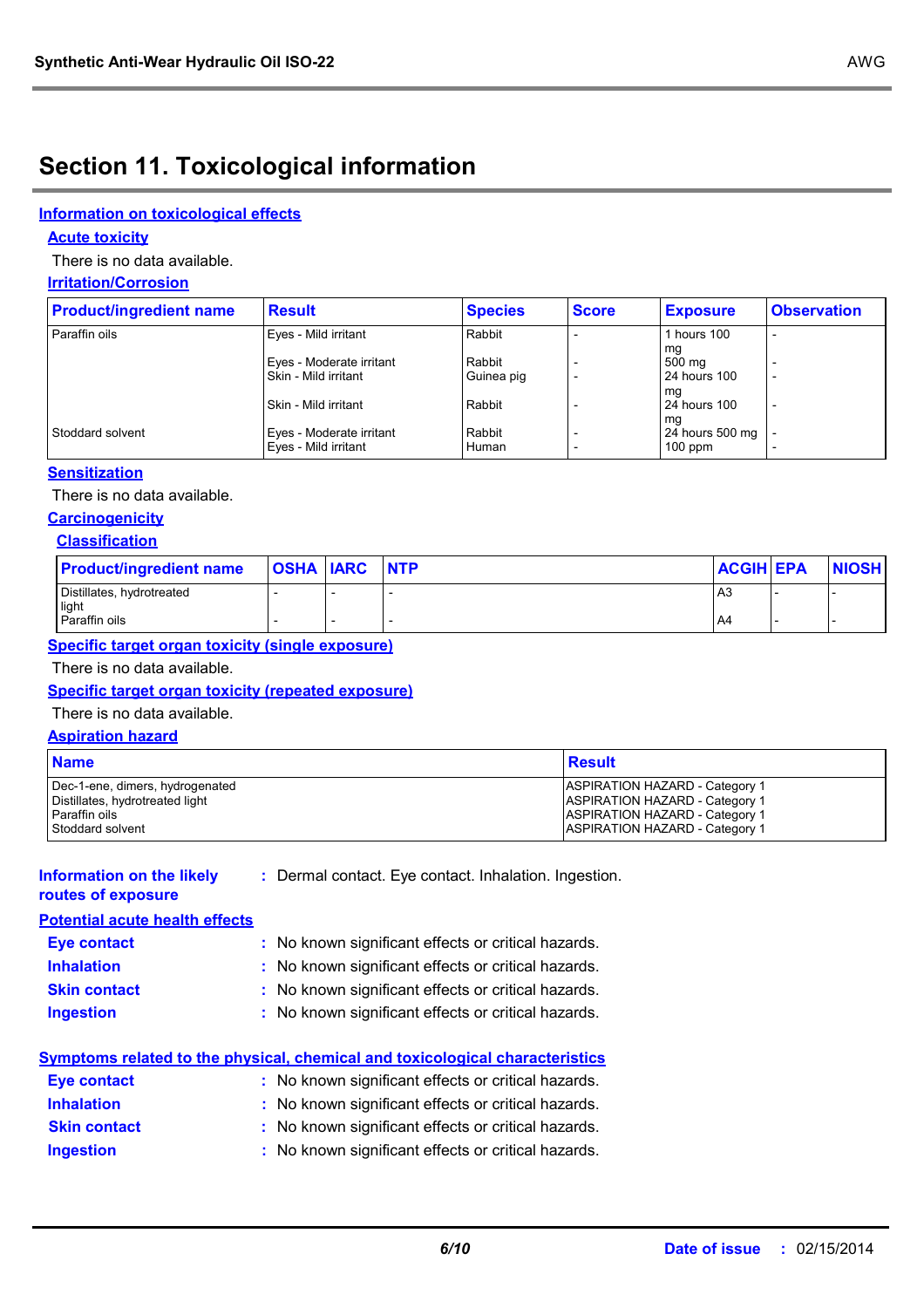| <b>Short term exposure</b>                   |                                                     |
|----------------------------------------------|-----------------------------------------------------|
| <b>Potential immediate</b><br><b>effects</b> | : No known significant effects or critical hazards. |
| <b>Potential delayed effects</b>             | : No known significant effects or critical hazards. |
| <b>Long term exposure</b>                    |                                                     |
| <b>Potential immediate</b><br><b>effects</b> | : No known significant effects or critical hazards. |
| <b>Potential delayed effects</b>             | : No known significant effects or critical hazards. |
| <b>Potential chronic health effects</b>      |                                                     |
| <b>General</b>                               | : No known significant effects or critical hazards. |
| <b>Carcinogenicity</b>                       | : No known significant effects or critical hazards. |
| <b>Mutagenicity</b>                          | : No known significant effects or critical hazards. |
| <b>Teratogenicity</b>                        | : No known significant effects or critical hazards. |
| <b>Developmental effects</b>                 | : No known significant effects or critical hazards. |
| <b>Fertility effects</b>                     | : No known significant effects or critical hazards. |

### **Delayed and immediate effects and also chronic effects from short and long term exposure**

#### **Numerical measures of toxicity**

**Acute toxicity estimates**

There is no data available.

# **Section 12. Ecological information**

#### **Toxicity**

| <b>Product/ingredient name</b>     | <b>Result</b>                                                   | <b>Species</b>                                               | <b>Exposure</b>      |
|------------------------------------|-----------------------------------------------------------------|--------------------------------------------------------------|----------------------|
| Distillates, hydrotreated<br>light | Acute LC50 2200 µg/l Fresh water                                | <b>Fish - Lepomis macrochirus</b>                            | 4 days               |
| Paraffin oils                      | Acute EC50 21 ppb Fresh water<br>Acute LC50 100 ppm Fresh water | Daphnia - Daphnia magna<br><b>Fish - Oncorhynchus mykiss</b> | 48 hours<br>96 hours |

### **Persistence and degradability**

There is no data available.

### **Bioaccumulative potential**

| <b>Product/ingredient name</b>  | $LoaPow$     | <b>BCF</b> | <b>Potential</b> |
|---------------------------------|--------------|------------|------------------|
| Dec-1-ene, dimers, hydrogenated | >6.5         |            | high             |
| Stoddard solvent                | 3.16 to 7.06 |            | high             |

| <b>Mobility in soil</b> |
|-------------------------|
|-------------------------|

**Other adverse effects** : No known significant effects or critical hazards. **Soil/water partition coefficient (KOC) :** There is no data available.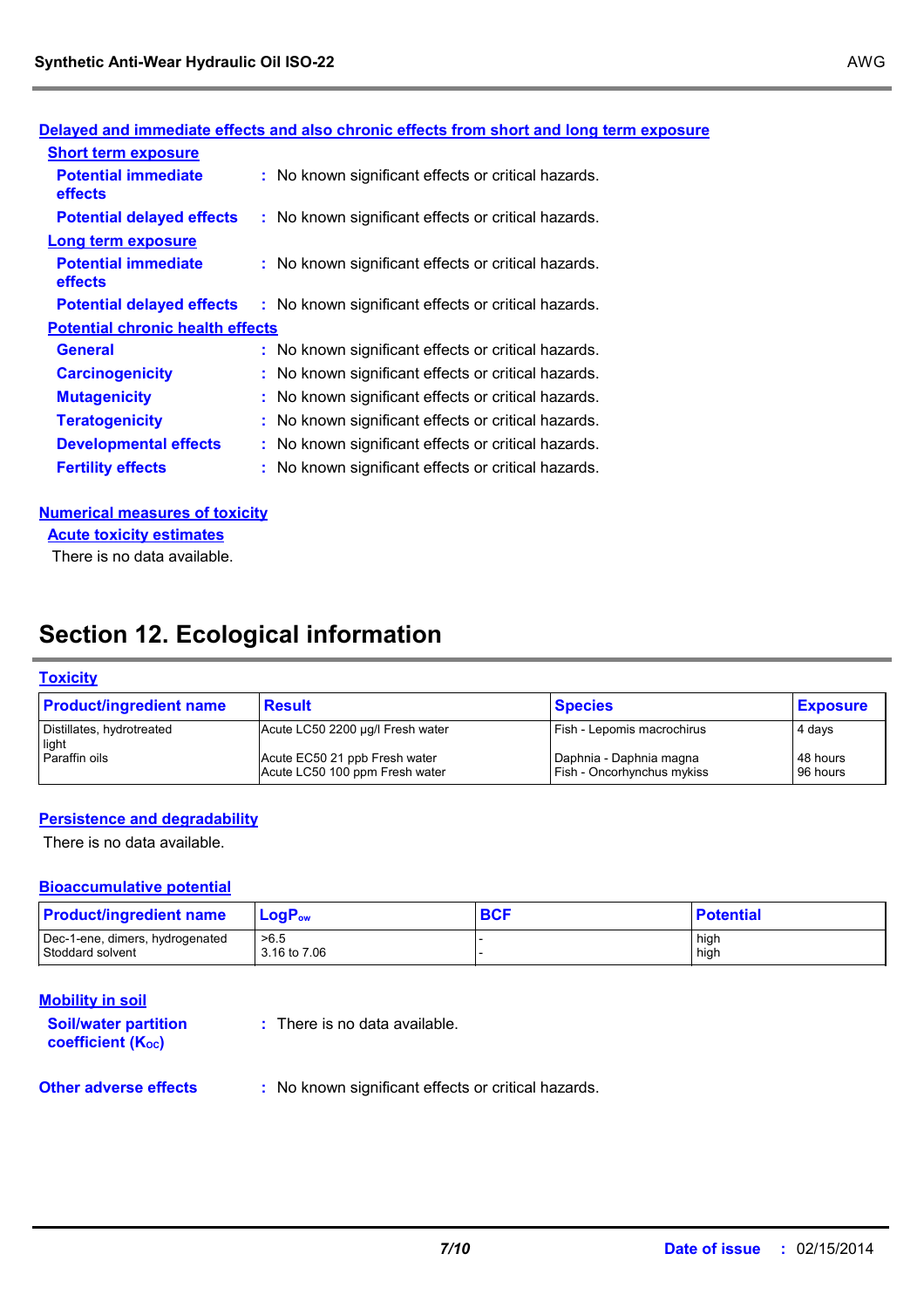# **Section 13. Disposal considerations**

The generation of waste should be avoided or minimized wherever possible. Disposal of this product, solutions and any by-products should comply with the requirements of environmental protection and waste disposal legislation and any regional local authority requirements. Dispose of surplus and non-recyclable products via a licensed waste disposal contractor. Waste should not be disposed of untreated to the sewer unless fully compliant with the requirements of all authorities with jurisdiction. Waste packaging should be recycled. Incineration or landfill should only be considered when recycling is not feasible. This material and its container must be disposed of in a safe way. Empty containers or liners may retain some product residues. Avoid dispersal of spilled material and runoff and contact with soil, waterways, drains and sewers. **Disposal methods :**

# **Section 14. Transport information**

|                                      | <b>DOT Classification</b> | <b>IMDG</b>    | <b>IATA</b>    |
|--------------------------------------|---------------------------|----------------|----------------|
| <b>UN number</b>                     | Not regulated.            | Not regulated. | Not regulated. |
| <b>UN proper</b><br>shipping name    |                           |                |                |
| <b>Transport</b><br>hazard class(es) |                           |                |                |
| <b>Packing group</b>                 |                           |                |                |
| <b>Environmental</b><br>hazards      | No.                       | No.            | No.            |
| <b>Additional</b><br>information     |                           |                |                |

**AERG :** Not applicable.

**Special precautions for user Transport within user's premises:** always transport in closed containers that are **:** upright and secure. Ensure that persons transporting the product know what to do in the event of an accident or spillage.

**Transport in bulk according to Annex II of MARPOL 73/78 and the IBC Code :** Not available.

# **Section 15. Regulatory information**

| <b>U.S. Federal regulations</b> | : TSCA 8(a) PAIR: Phosphorodithioic acid, O,O-di-C1-14-alkyl esters, zinc salts             |
|---------------------------------|---------------------------------------------------------------------------------------------|
|                                 | TSCA 8(a) CDR Exempt/Partial exemption: Not determined                                      |
|                                 | United States inventory (TSCA 8b): All components are listed or exempted.                   |
|                                 | Clean Water Act (CWA) 307: Phosphorodithioic acid, O,O-di-C1-14-alkyl esters, zinc<br>salts |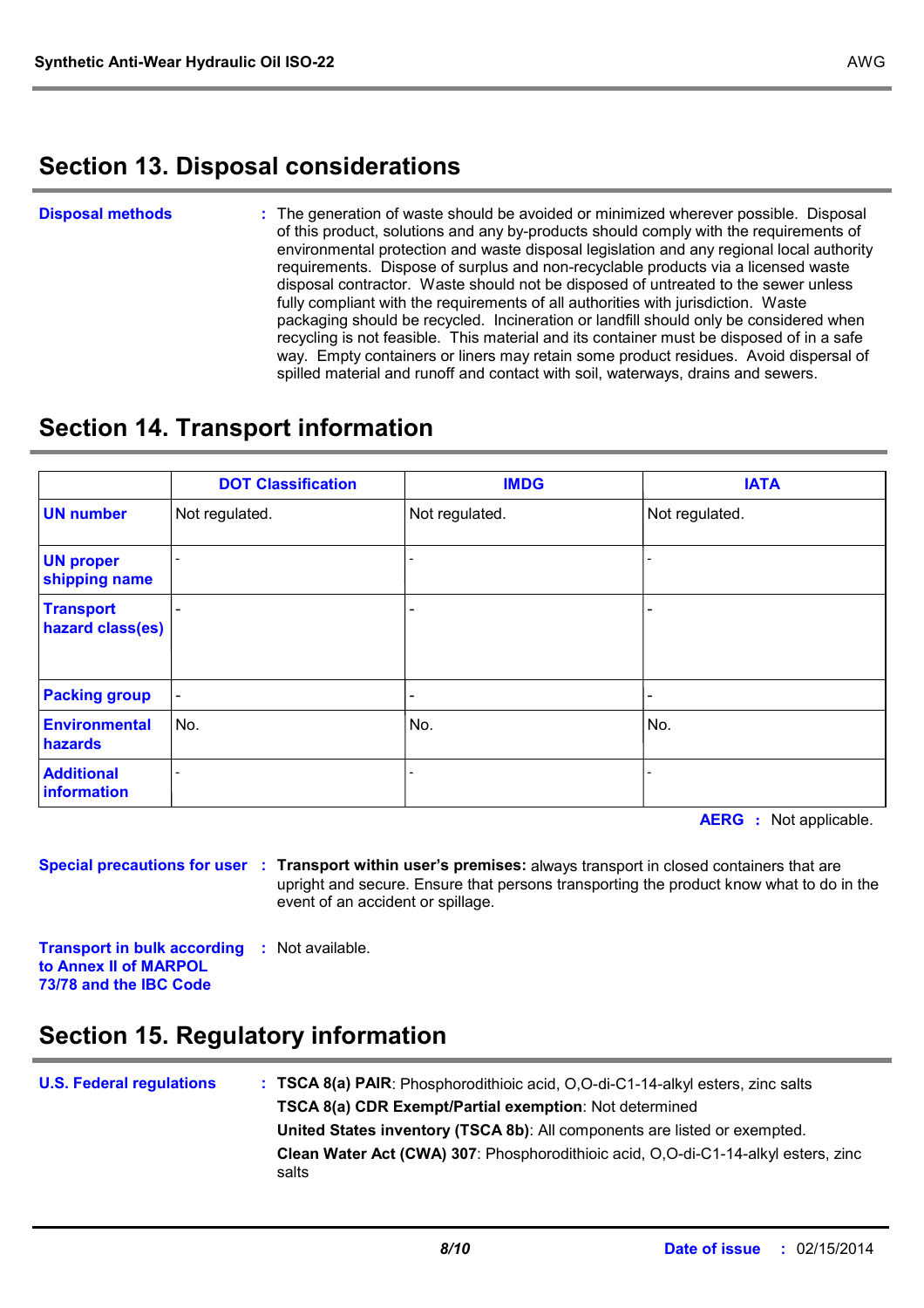| <b>Clean Air Act Section 112</b><br>(b) Hazardous Air<br><b>Pollutants (HAPS)</b> | : Not listed    |  |  |  |
|-----------------------------------------------------------------------------------|-----------------|--|--|--|
| <b>Clean Air Act Section 602</b><br><b>Class I Substances</b>                     | : Not listed    |  |  |  |
| <b>Clean Air Act Section 602</b><br><b>Class II Substances</b>                    | : Not listed    |  |  |  |
| <b>DEA List I Chemicals</b><br>(Precursor Chemicals)                              | : Not listed    |  |  |  |
| <b>DEA List II Chemicals</b><br>(Essential Chemicals)                             | : Not listed    |  |  |  |
| <b>SARA 302/304</b>                                                               |                 |  |  |  |
| No products were found.                                                           |                 |  |  |  |
| <b>SARA 304 RO</b>                                                                | Not applicable. |  |  |  |
| <u>SARA 311/312</u>                                                               |                 |  |  |  |
| <b>Classification</b>                                                             | Not applicable. |  |  |  |
| <b>Composition/information on ingredients</b>                                     |                 |  |  |  |

| <b>Name</b>                     | $\frac{9}{6}$ | <b>Fire</b> | <b>Sudden</b><br><b>hazard release of</b><br><b>pressure</b> | <b>Reactive</b> | <b>Immediate</b><br>(acute)<br>health<br>hazard | <b>Delayed</b><br>(chronic)<br>health<br>hazard |
|---------------------------------|---------------|-------------|--------------------------------------------------------------|-----------------|-------------------------------------------------|-------------------------------------------------|
| Distillates, hydrotreated light | $0.1 - 1$     | Yes.        | No.                                                          | No.             | No.                                             | No.                                             |
| Stoddard solvent                | $0.1 - 1$     | Yes.        | No.                                                          | No.             | No.                                             | No.                                             |

### **State regulations**

| <b>Massachusetts</b> | : The following components are listed: Distillates, hydrotreated light<br>naphthenic; Paraffin oils; Stoddard solvent |
|----------------------|-----------------------------------------------------------------------------------------------------------------------|
| <b>New York</b>      | : None of the components are listed.                                                                                  |

- 
- 
- **New Jersey :** The following components are listed: Distillates, hydrotreated light naphthenic; Paraffin oils; Stoddard solvent
- 
- **Pennsylvania :** The following components are listed: Paraffin oils; Stoddard solvent

### **California Prop. 65**

**WARNING:** This product contains a chemical known to the State of California to cause cancer.

| Ingredient name | ∣ Cancer | <b>Reproductive</b> | No significant risk Maximum<br><b>level</b> | acceptable dosage<br><b>level</b> |
|-----------------|----------|---------------------|---------------------------------------------|-----------------------------------|
| Paraffin oils   | Yes.     | No.                 | No.                                         | No.                               |

### **International regulations**

**Chemical Weapon Convention List Schedules I, II & III Chemicals**

| Ingredient name | List name | <b>Status</b> |
|-----------------|-----------|---------------|
| Not listed.     |           |               |

### **Montreal Protocol (Annexes A, B, C, E)**

| <b>Ingredient name</b>                                       | List name | <b>Status</b> |  |
|--------------------------------------------------------------|-----------|---------------|--|
| Not listed.                                                  |           |               |  |
| <b>Stockholm Convention on Persistent Organic Pollutants</b> |           |               |  |

| <b>Ingredient name</b> | <b>List name</b> | <b>Status</b> |
|------------------------|------------------|---------------|
| Not listed.            |                  |               |